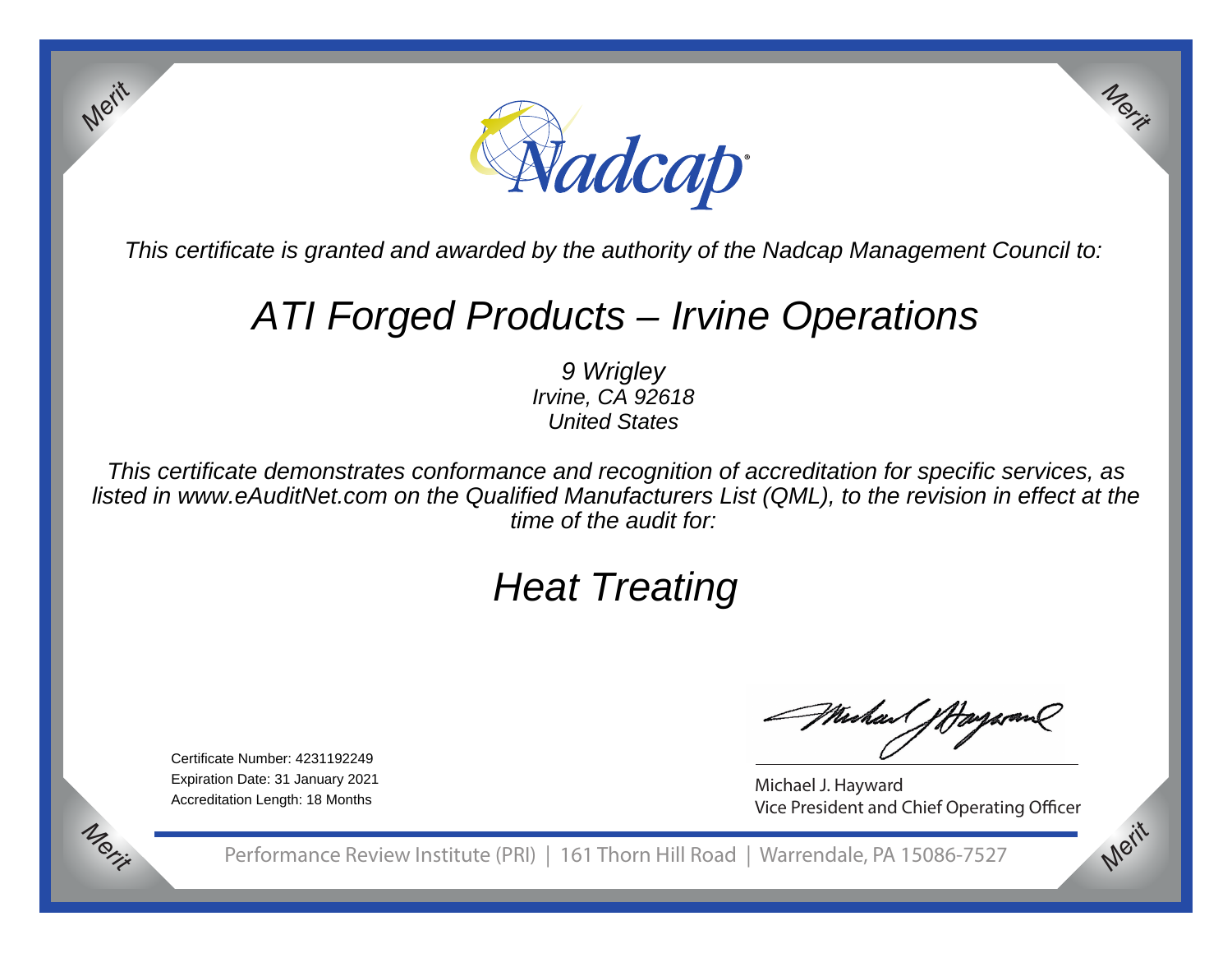

# **SCOPE OF ACCREDITATION**

## **Heat Treating**

#### **ATI Forged Products – Irvine Operations** 9 Wrigley Irvine, CA 92618

This certificate expiration is updated based on periodic audits. The current expiration date and scope of accreditation are listed at: www.eAuditNet.com - Online QML (Qualified Manufacturer Listing).

In recognition of the successful completion of the PRI evaluation process, accreditation is granted to this facility to perform the following:

# **AC7102 Rev J - Nadcap Audit Criteria for Heat Treating Baseline (AC7102/S and AC7102/8 must also be selected) (to be used on audits on/after 3 December 2017)**

Nickel and Cobalt Alloys – Industry Specs – Check any applicable boxes Industry Spec – Other Nickel and Cobalt Alloys– Customer Specs Titanium Alloys – Customer Specs Titanium Alloys – Industry Specs – Check any applicable boxes Industry Spec – Other

# **AC7102S Rev I - Nadcap Supplemental Audit Criteria for Heat Treating (to be used on audits on after 7 April 2019)**

U14 SAFRAN Group

## **AC7102/5 Rev D - Nadcap Audit Criteria for Heat Treating - Hardness and/or Conductivity Testing (to be used on before 5 May 2019)**

Hardness – Brinell – Check any applicable boxes Industry Spec – Other Hardness – Rockwell – Check any applicable boxes Industry Spec – Other

## **AC7102/8 - Nadcap Audit Criteria for Heat Treating Pyrometry**

Pyrometry – Customer Specs Pyrometry – Industry Specs – Check any applicable boxes AMS2750